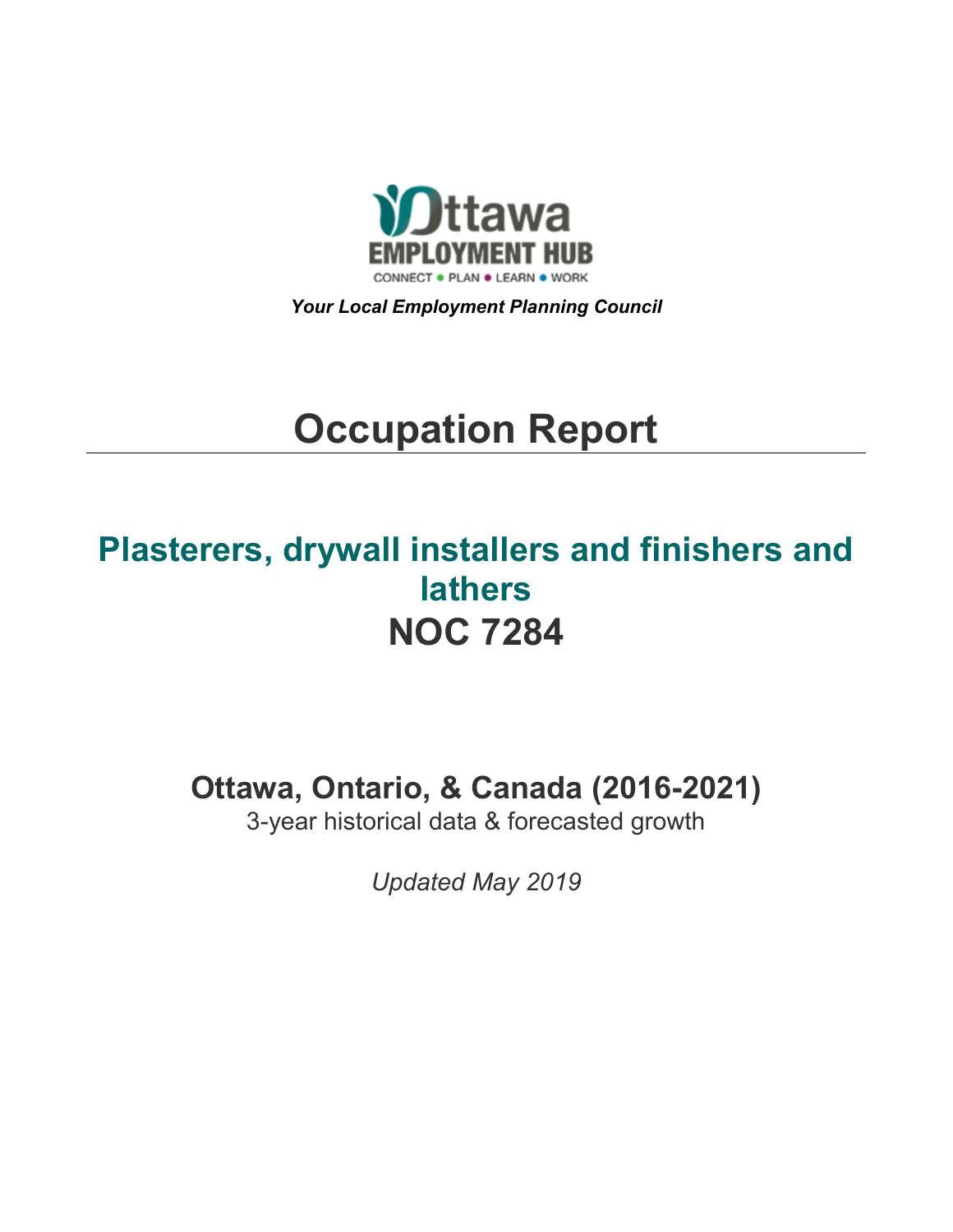

**Plasterers, drywall installers and finishers and lathers Ottawa Outlook**

# **A Local Snapshot**

- Employment in this occupation **increased in Ottawa from 2016 to 2018** (**10.2%**); it is forecast to **increase an additional 3.8%** over the next three years.
- **14.7%** were **unemployed in Ottawa in 2016; 357 (59.0%)** of those in this occupation were **selfemployed**.
- **Median hourly wage** for this occupation was **\$29.81**.
- **68.3%** of the 2018 jobs were in the **Building finishing contractors** industry sector.
- Ottawa has a **lower share of this occupation** than the nation.
- **Provincially**, this occupation showed an increase from 2016 to 2018 (**1.2%**); it is expected to increase an additional **3.6%** over the next three years.
- In contrast to Ottawa Employment Hub's forecast ranking for this occupation, *Canada Job Bank*  forecasted **fair** employment potential for this occupation in Ottawa from 2018-2020.

# **Overview**

| <b>Ottawa Jobs (2018)</b>          | <b>605</b> (59% self-employed = $357$ ) |                      |         |
|------------------------------------|-----------------------------------------|----------------------|---------|
| 2016 Ottawa Unemployment Rate      | 14.7%                                   | Ontario              | $8.2\%$ |
| Location Quotient to Nation (2018) | 0.53                                    |                      |         |
| Change in Jobs (2016 - 2018)       | 10.2%                                   | $(2018 - 2021)$ 3.8% |         |

*NOTE: Location quotient (LQ) is a way of quantifying how concentrated a particular occupation is in a region compared to the nation or province. A quotient of 1.00 means Ottawa has the same share of the occupation as the nation/province. A quotient higher than 1.00 means Ottawa has a greater share, and lower than 1.00 means Ottawa's share is lower than the average.*

## **OTTAWA | Percentile Earnings** *(not including self-employed)*

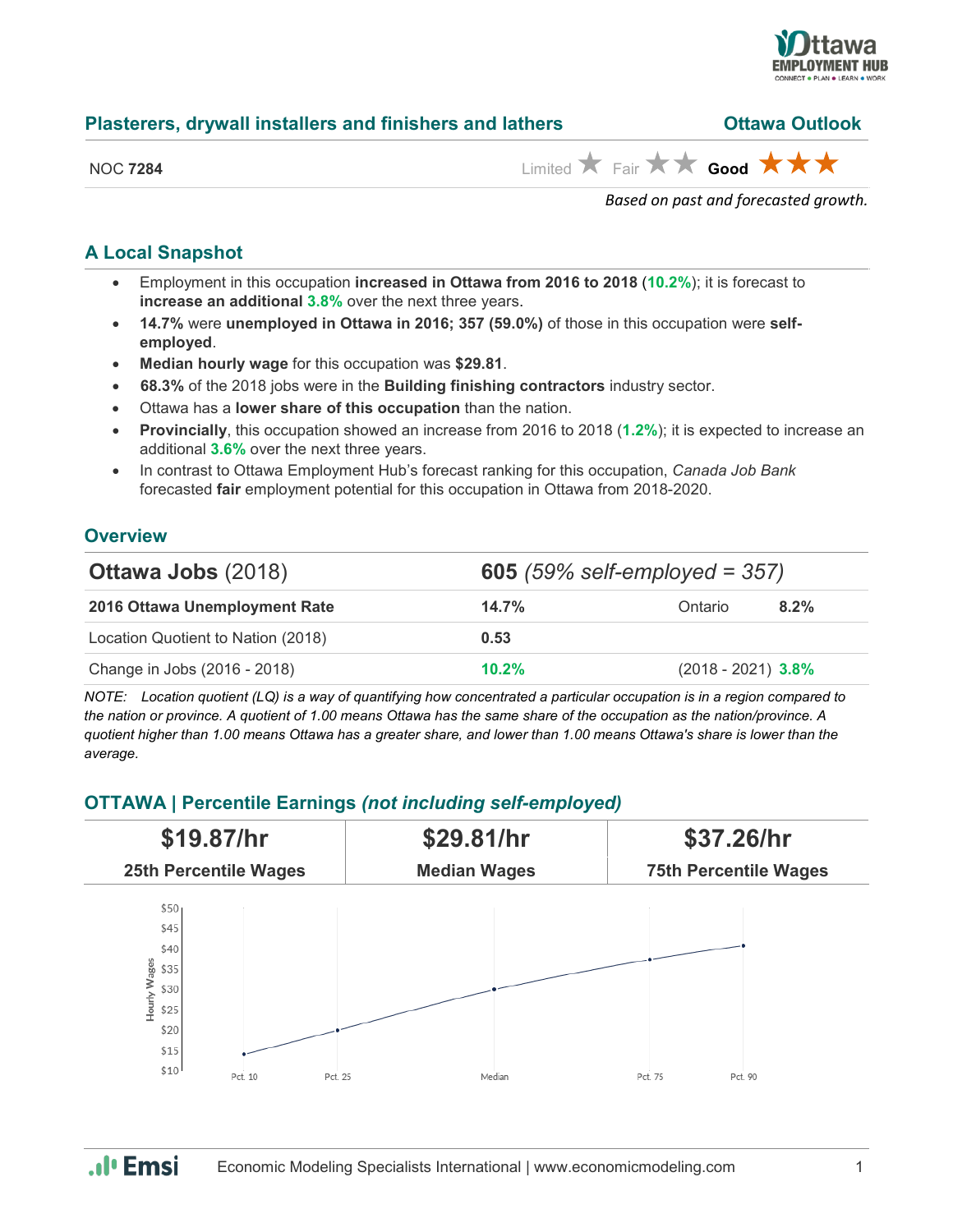

# **Ottawa | Growth**

| 549              | 628              | $14.4\%$           |                      |
|------------------|------------------|--------------------|----------------------|
| <b>2016 Jobs</b> | <b>2021 Jobs</b> | Change (2016-2021) | % Change (2016-2021) |

# **Regional Trends**



|           | <b>Region</b> |               | <b>2016 Jobs</b> | 2021 Jobs | Change | % Change |
|-----------|---------------|---------------|------------------|-----------|--------|----------|
| s,        | Ottawa        |               | 549              | 628       | 79     | 14.4%    |
|           | Ontario       |               | 13,258           | 13,897    | 639    | 4.8%     |
|           | Canada        |               | 35,364           | 36,507    | 1,143  | 3.2%     |
|           |               | <b>Ottawa</b> |                  | Ontario   |        | Canada   |
| 2016 Jobs |               | 549           |                  | 13,258    |        | 35,364   |
| 2017 Jobs |               | 582           |                  | 13,630    |        | 35,535   |
| 2018 Jobs |               | 605           |                  | 13,414    |        | 35,393   |
| 2019 Jobs |               | 613           |                  | 13,575    |        | 35,753   |
| 2020 Jobs |               | 621           |                  | 13,732    |        | 36,111   |
| 2021 Jobs |               | 628           |                  | 13,897    |        | 36,507   |

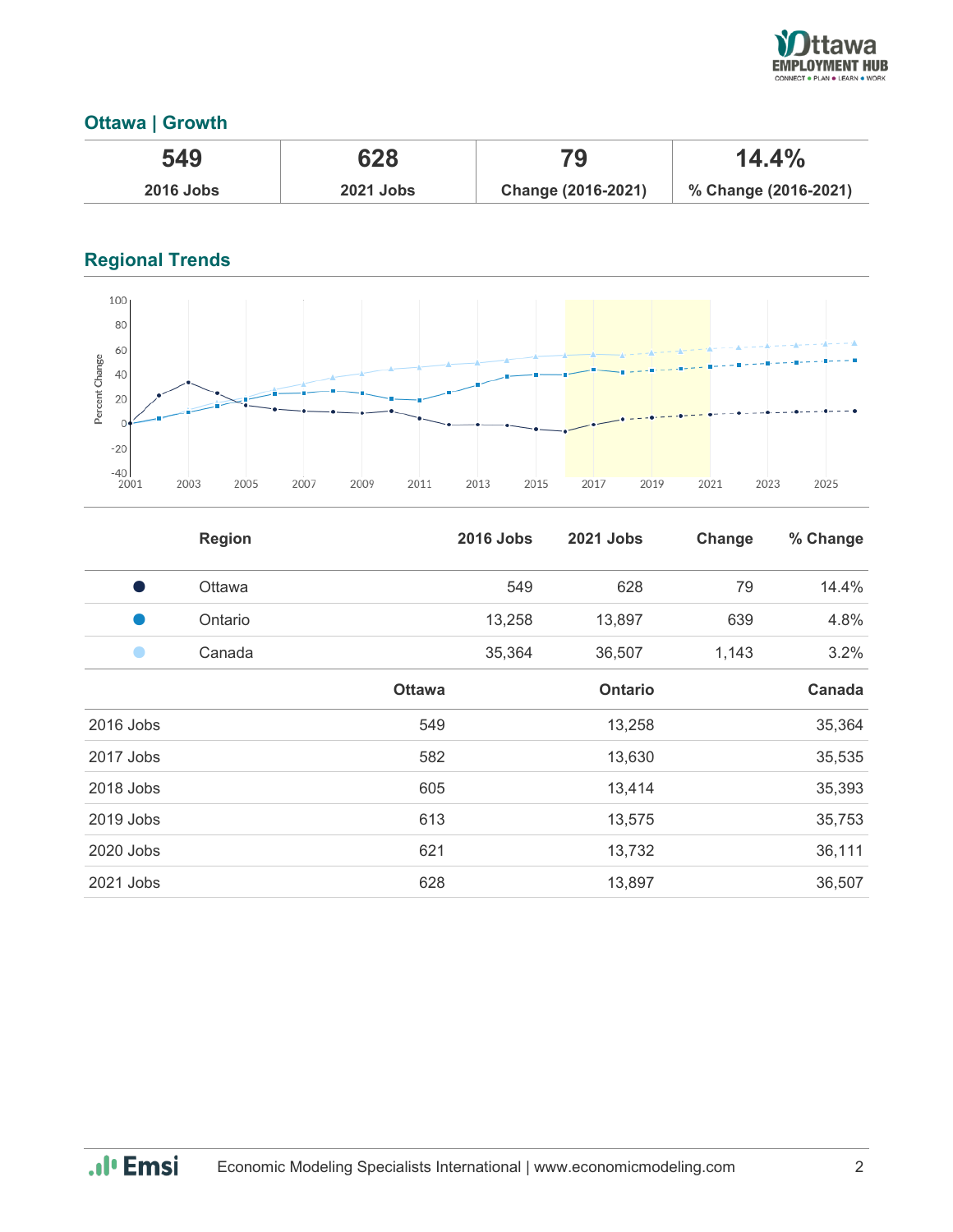

## **Ottawa | Industries Employing this Occupation**

| <b>Industry</b>                                          | Occupation<br>Jobs in<br><b>Industry</b><br>(2018) | $%$ of<br><b>Occupation</b><br>in Industry<br>(2018) | % of Total<br>Jobs in<br><b>Industry</b><br>(2018) |
|----------------------------------------------------------|----------------------------------------------------|------------------------------------------------------|----------------------------------------------------|
| Building finishing contractors                           | 413                                                | 68.3%                                                | 9.4%                                               |
| Residential building construction                        | 90                                                 | 14.9%                                                | 1.2%                                               |
| Foundation, structure, and building exterior contractors | 49                                                 | 8.2%                                                 | $1.0\%$                                            |
| Non-residential building construction                    | 27                                                 | 4.5%                                                 | 0.9%                                               |
| Services to buildings and dwellings                      | 10                                                 | $0.9\%$                                              | $0.1\%$                                            |

*NOTE: Inverse staffing patterns provides a table of percentages that shows how regional occupations are divided up among regional industries. For example, an inverse staffing pattern for registered nurses may show that 70% of RNs are employed by hospitals, 10% by local government (i.e., public schools), 10% by nursing homes, and 10% by offices of physicians.*

#### **Educational programs and completions in Ottawa** *(public institutions only***)**

| 3<br>Programs (2016) |                                                            | 61                        |    |
|----------------------|------------------------------------------------------------|---------------------------|----|
|                      |                                                            | <b>Completions (2016)</b> |    |
| <b>CIP Code</b>      | Program                                                    | <b>Completions (2016)</b> |    |
| 46.00                | Construction trades, general                               |                           | 27 |
| 46.04                | Building/construction finishing, management and inspection |                           | 18 |
| 46.01                | Masonry/mason                                              |                           | 16 |

*NOTE: EMSI Analyst uses Statistics Canada's PSIS data to compile completions for postsecondary programs offered in Canada, classified by the 2016 CIP codes. 2016 data includes those who graduated in spring 2017.*

#### **Job Postings by Month**



*NOTE: Based on newly published job postings first found between January 01, 2018 and December 31, 2018 AND location is Ottawa Census Sub-division, Vicinity Jobs.*